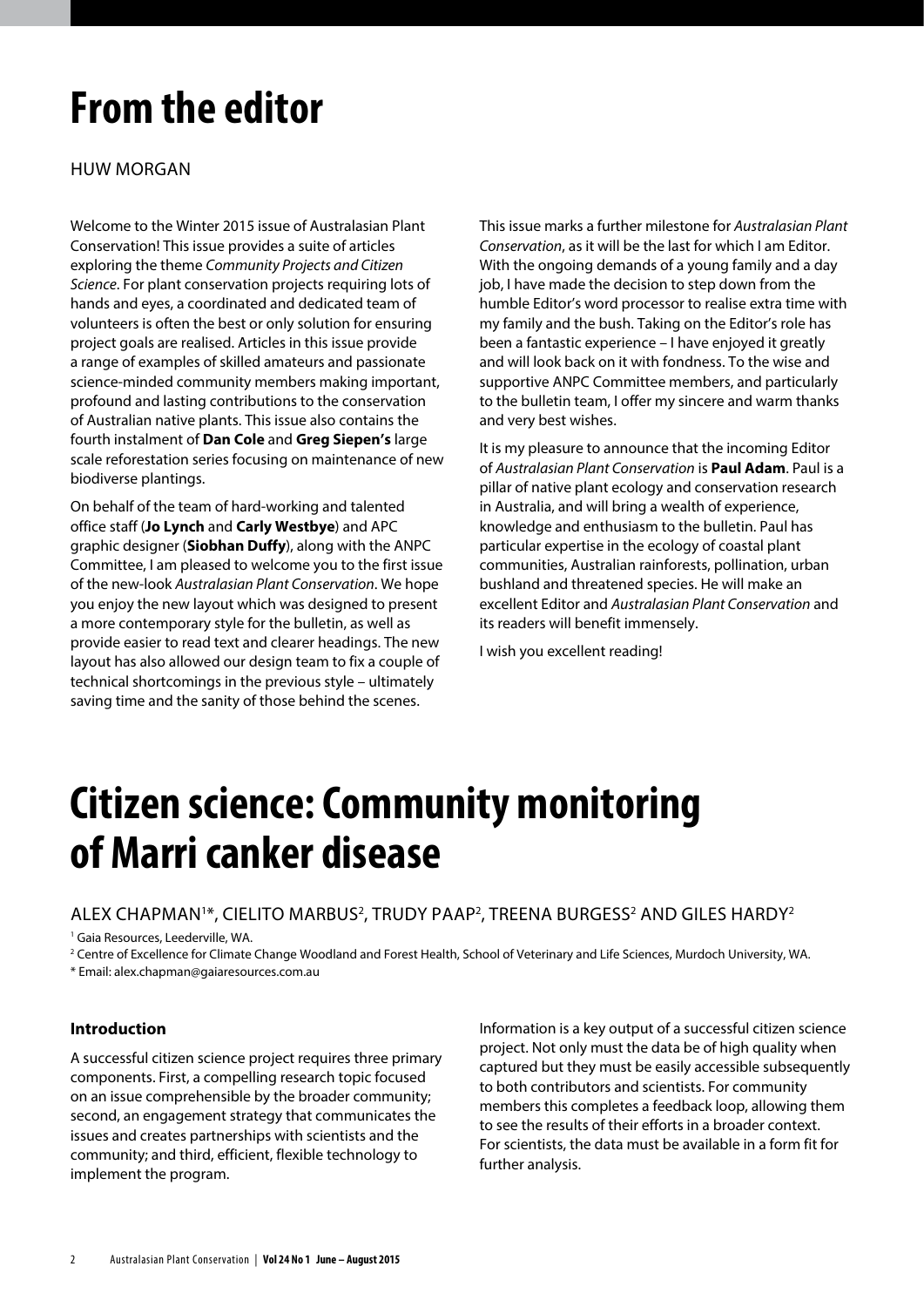In this article we present the Marri Canker Project as a case study that:

- Addresses a specific environmental issue of interest to both researchers and the broader community.
- • Engages with passionate community members who advise, learn and contribute data from the field.
- Utilises a smartphone app to aid identification and facilitate data capture in the field, improving both the quantity and quality of data being contributed to the project.

## **Background**

Marri (*Corymbia calophylla*), an iconic, keystone tree species of woodlands and forests in the southwest of Western Australia, is suffering a major decline associated with the canker fungal pathogen *Quambalaria coyrecup* and the foliar pathogen *Q. pitereka* (Paap et al. 2008). Marri plays a major ecological role as a food source, habitat tree and refuge for numerous vertebrate and invertebrate fauna including the endangered Carnaby's Cockatoo (*Calyptorhynchus latirostris*), as well as being a key species for honey production in southwest Western Australia.

Attack by the canker fungus (*Q. coyrecup*) causes the death of areas of bark and the cortex tissue below that, resulting in cankers – localised areas of dead bark and wood. Cankers can be present on trunks, branches and twigs of trees of all ages. As the attack progresses, cankers girdle the affected limb or trunk, resulting in the death of the branch or entire tree. Diseased parts are also weakened to a point where they can be impacted by storms, with branches snapping or trees being blown over at the compromised canker site.

The foliar fungus (*Q. pitereka*) causes shoot blight in new shoots, leaves and flower buds, resulting in death of these tissues. This has serious implications for recovery of trees post-fire, and nectar and seed production for both native fauna and the WA beekeeping industry.

The impact of these pathogens is causing increasing concern across the community, and there has been substantial impetus and support from local communities to develop methods to manage these pathogens in the landscape.

## **The Marri Canker Project**

In the Margaret River area, the Cape to Cape Catchments Group (CCG), local landowners and researchers from Murdoch University's Centre of Excellence for Climate Change, Woodland and Forest Health are collaborating to trial potential treatments for the canker disease. In 2014, seven trial sites were established by the CCG group together with local landowners. Each trial plot

contained 80 canker-affected Marri trees. Within these plots, treatments of phosphite and nutrient implants were applied to diseased trees, with the aim of providing a 'health boost', enabling the trees to fight disease and halt disease progression. Treatments were applied by the landowners with assistance and training from scientists. The results from these trials will enable scientists to develop a better understanding of the effects these treatments have on the pathogen. Given the effort required to apply these treatments, this approach is considered an interim measure while researchers continue to investigate more viable long-term options.

In addition to these intensive treatments, a smartphone application called The Marri App was collaboratively developed by the Eastern Metropolitan Regional Council, Murdoch University and Gaia Resources to assist collection of Marri canker data by citizen scientists. The Marri App helps citizen scientists to identify and record disease symptoms on Marri, with embedded fact sheets providing users with images and information on the identification of cankers and shoot blight. The app can also be used to record the presence of healthy trees, adding further information to the database. The app captures GPS location, incidence and severity of cankers on trees, and also lodges photographs and other site information to a central data repository, providing valuable additions to current knowledge on the incidence of this disease. Citizen science volunteers can view their data in context with all the other contributions to the project via the project's Biological Data Recording System (BDRS) data repository, while scientists can manage, review and download all data.



**Screenshots of The Marri App illustrating aspects of the fact sheet and data recording functionality.**